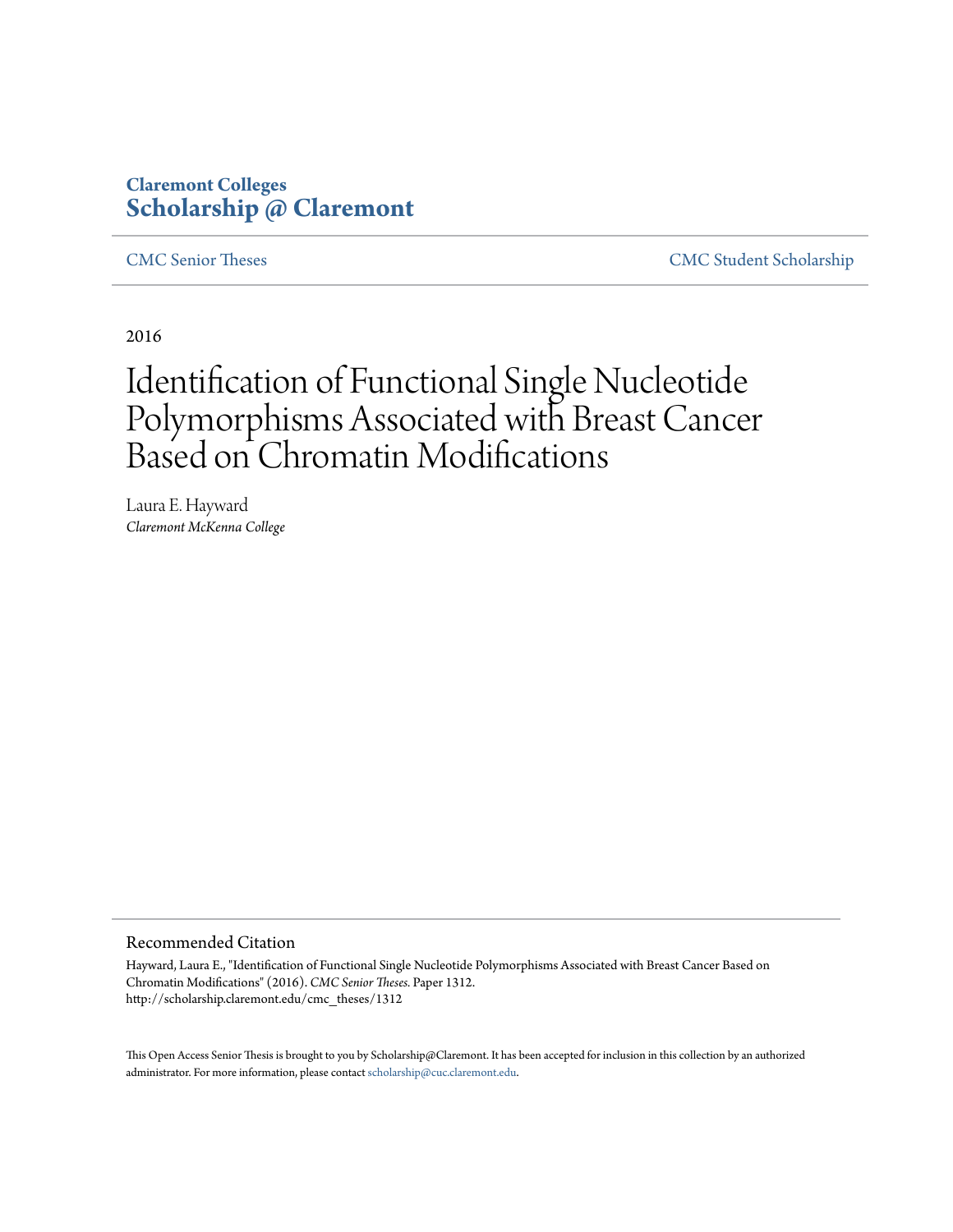Identification of Functional Single Nucleotide Polymorphisms Associated with Breast Cancer Based on Chromatin Modifications

A Thesis Presented

by

Laura E. Hayward

To the Keck Science Department

Of Claremont McKenna, Pitzer, and Scripps Colleges

In partial fulfillment of

The degree of Bachelor of Arts

Senior Thesis in Biology

April 24, 2016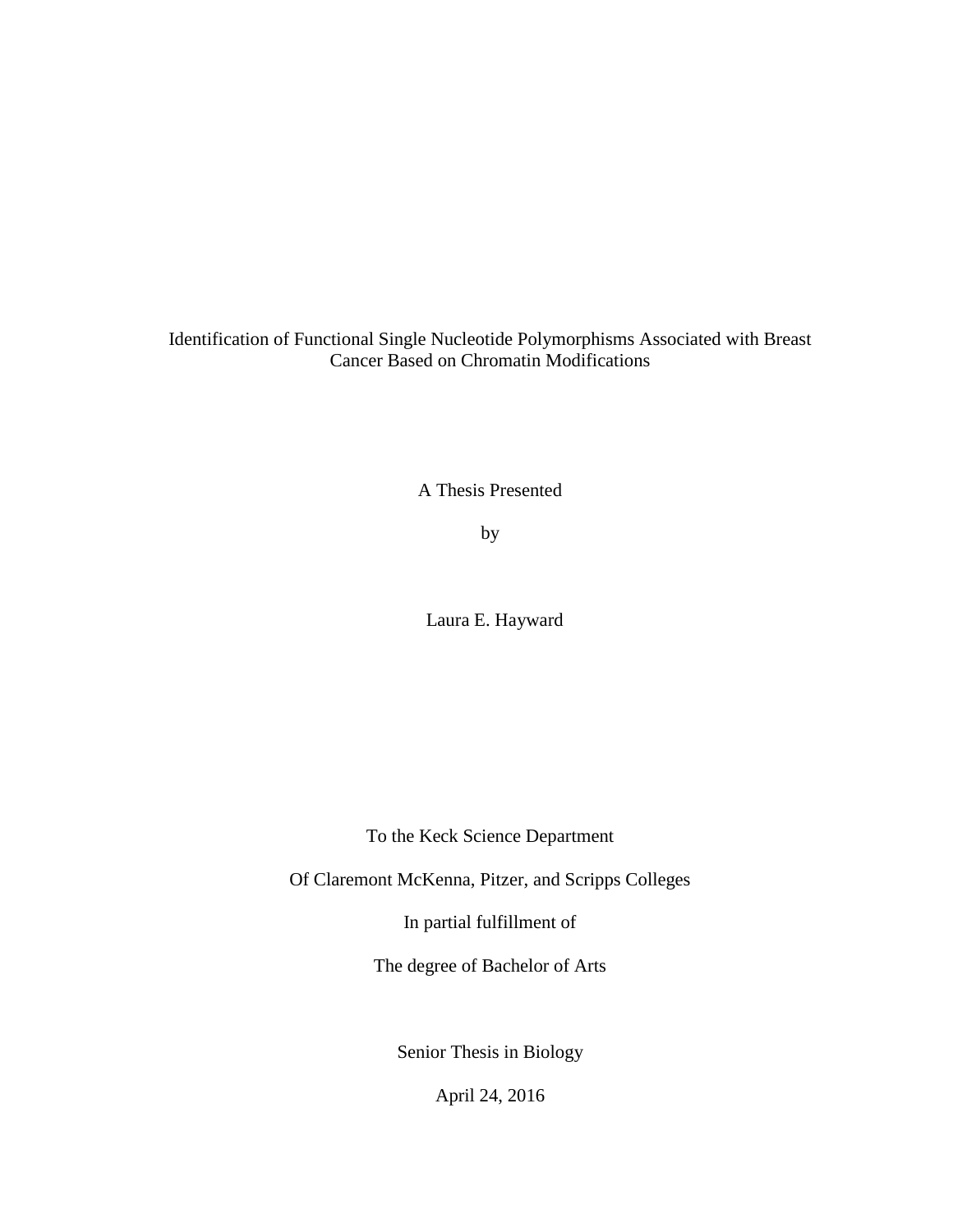## Table of Contents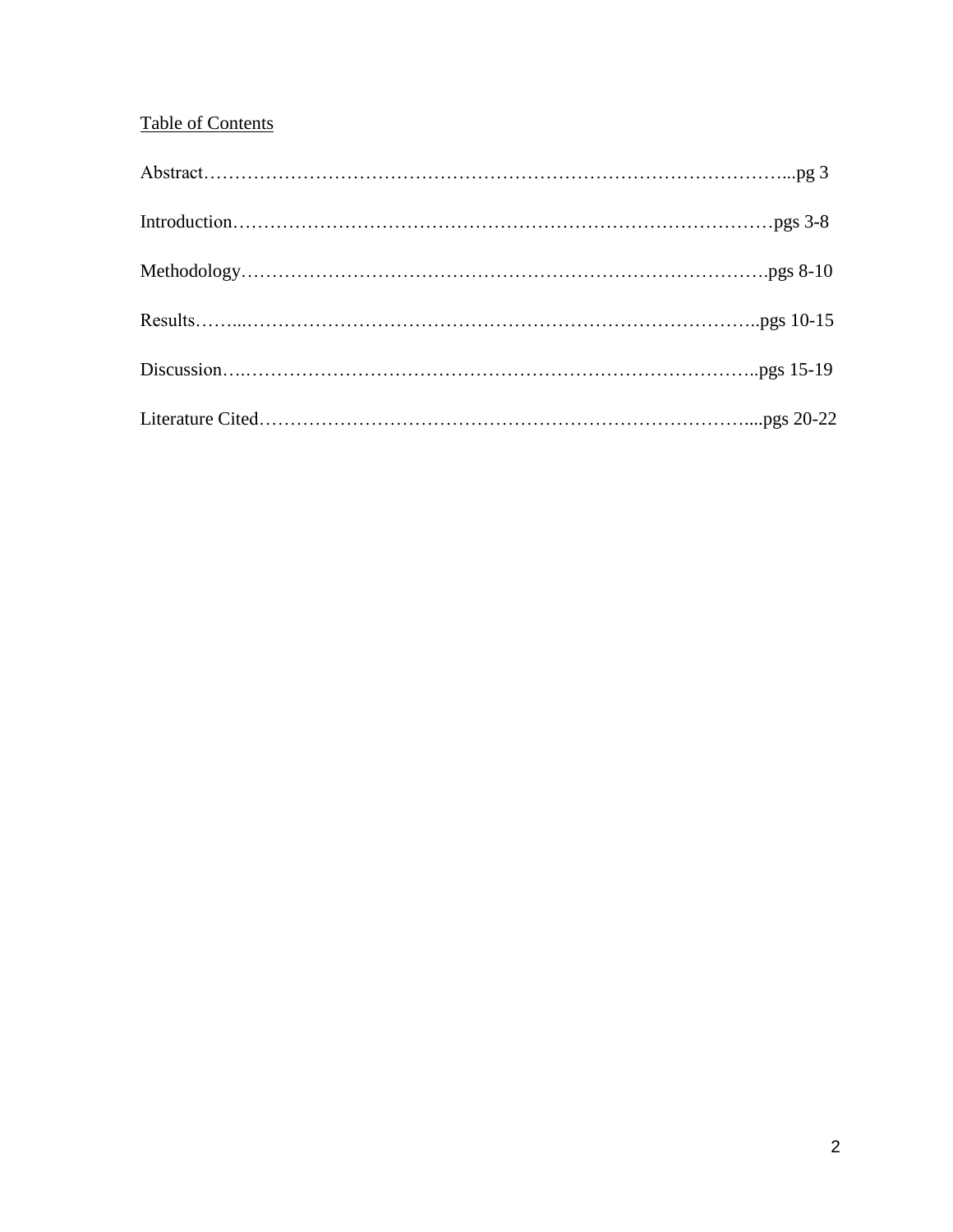#### **Abstract**

Breast cancer affects 1 in 8 women and can be deadly; yet when detected early enough it is often treatable. Thus, early detection of breast cancer is imperative to save lives. The success of early detection depends, in part, on being able to stratify risk. A new approach to determining risk involves identifying genetic variants that alter an individual's risk for developing breast cancer. This thesis identified key functional candidates involved in breast cancer development, some of which have been verified by other studies. For a few of the functional candidates, further research needs to be done in order to determine the biological significance they play in the development of breast cancer. The functional candidates were identified by comparing SNPs in Linkage Disequilibrium with high risk SNPS—determined by GWAS—using histone modification markers to identify functional genomic elements in breast cell lines. The results yielded three top tier candidates and multiple second tier candidates. Further research should be done in order to assess the risk involved with these variants and the underlying biological mechanism. As genetic testing becomes more accessible to the public, the identification and understanding of these high risk variants will be an essential tool in preventing and treating breast cancer.

#### **Introduction**

According to the Centers for Disease Control and Prevention, approximately 8 million people die from cancer each year.<sup>1</sup> It is a disease that affects not only the patient diagnosed, but also the families of the patients. In addition to the emotional component, cancer often affects family members physically, as many cancers have a significant genetic and familial component. Individuals with a first degree relative who has been diagnosed with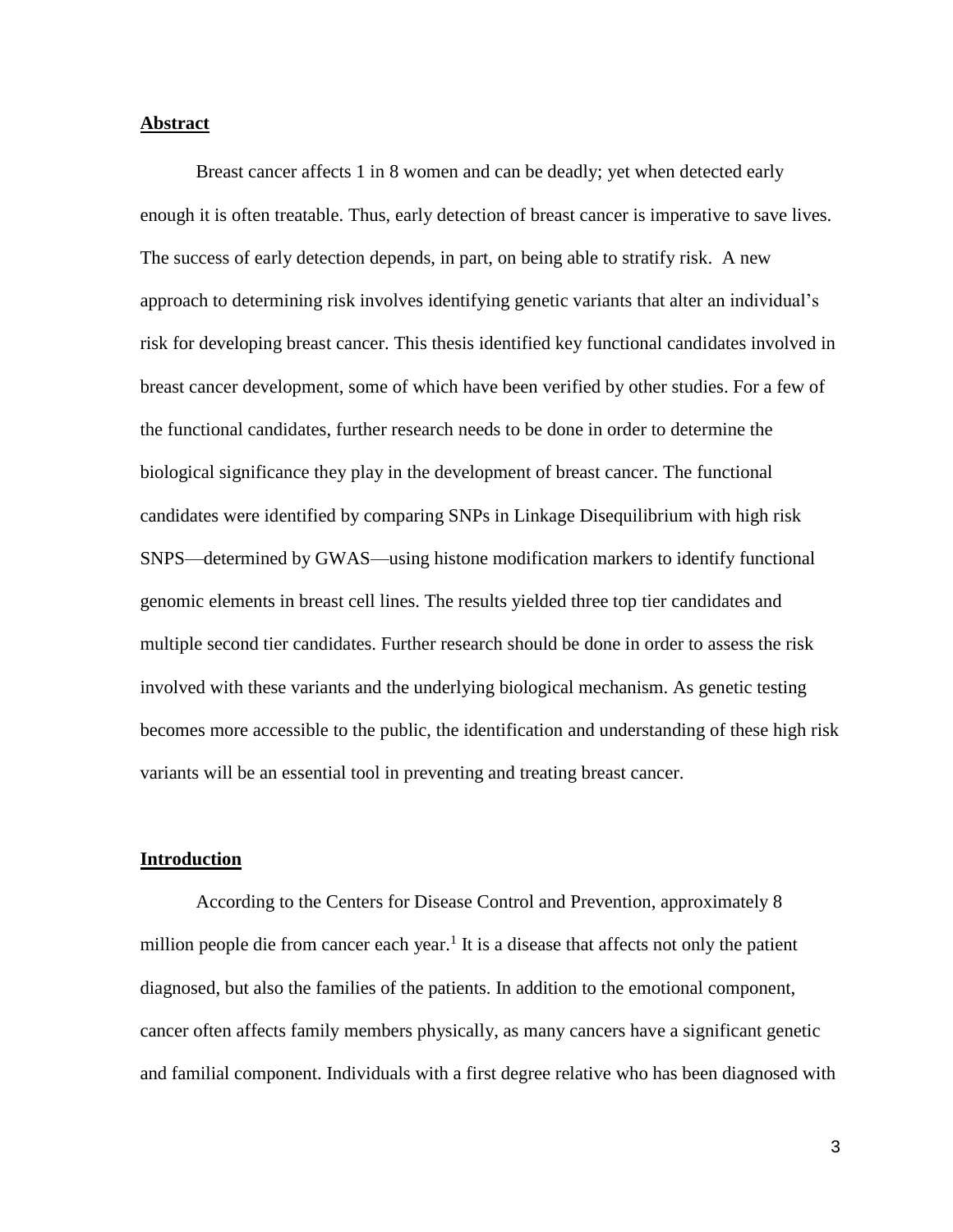breast cancer have a two fold increase in risk for developing breast cancer themselves.<sup>1</sup> Although these statistics are disheartening, one third of all cancer related deaths can be prevented.<sup>1</sup> Cancer prevention includes cancer screenings for individuals at a high risk for developing cancer.<sup>1</sup> Given the large genetic component to cancer and the importance of screening in prevention, it is crucial to determine the specific genetic markers associated with the disease.

Certain highly penetrant genes associated with breast cancer have been previously identified in a multitude of studies.<sup>2</sup> However, highly penetrant genes associated with breast cancer present in the following genes: BRCA1/2, TP53, ATM,CHEK2, BRIP1, PALB2 and PTEN, account for less than 25% of the genetic risk of cancer, suggesting that the remaining genetic component of cancer risk is due to the combination of many common genetic variants.<sup>2</sup> Currently, there has been a shift from looking for more of these highly penetrant genes towards identifying single nucleotide polymorphisms (SNP) in specific regions that increase risk for developing cancer.<sup>2</sup> Below are a few specific studies that illustrate the importance of examining individual SNPs in determining an individual's risk of developing cancer.

According to Pharaoh et al.'s (2007) study on 120 variations associated with breast cancer, multiple alleles contribute to familial risk of development of cancer, as is understood in the polygenic model of cancer. In this study, 710 SNPs were examined in 4,400 breast cancer cases and  $4,400$  controls.<sup>3</sup> The authors identified multiple SNPs that are associated with breast cancer; however, each candidate is likely responsible for a slight increase in risk.<sup>3</sup> Although risk associated with individual single nucleotide polymorphisms are small, an accumulation of these SNPs could significantly increase a patient's risk for cancer.<sup>3</sup> Chan et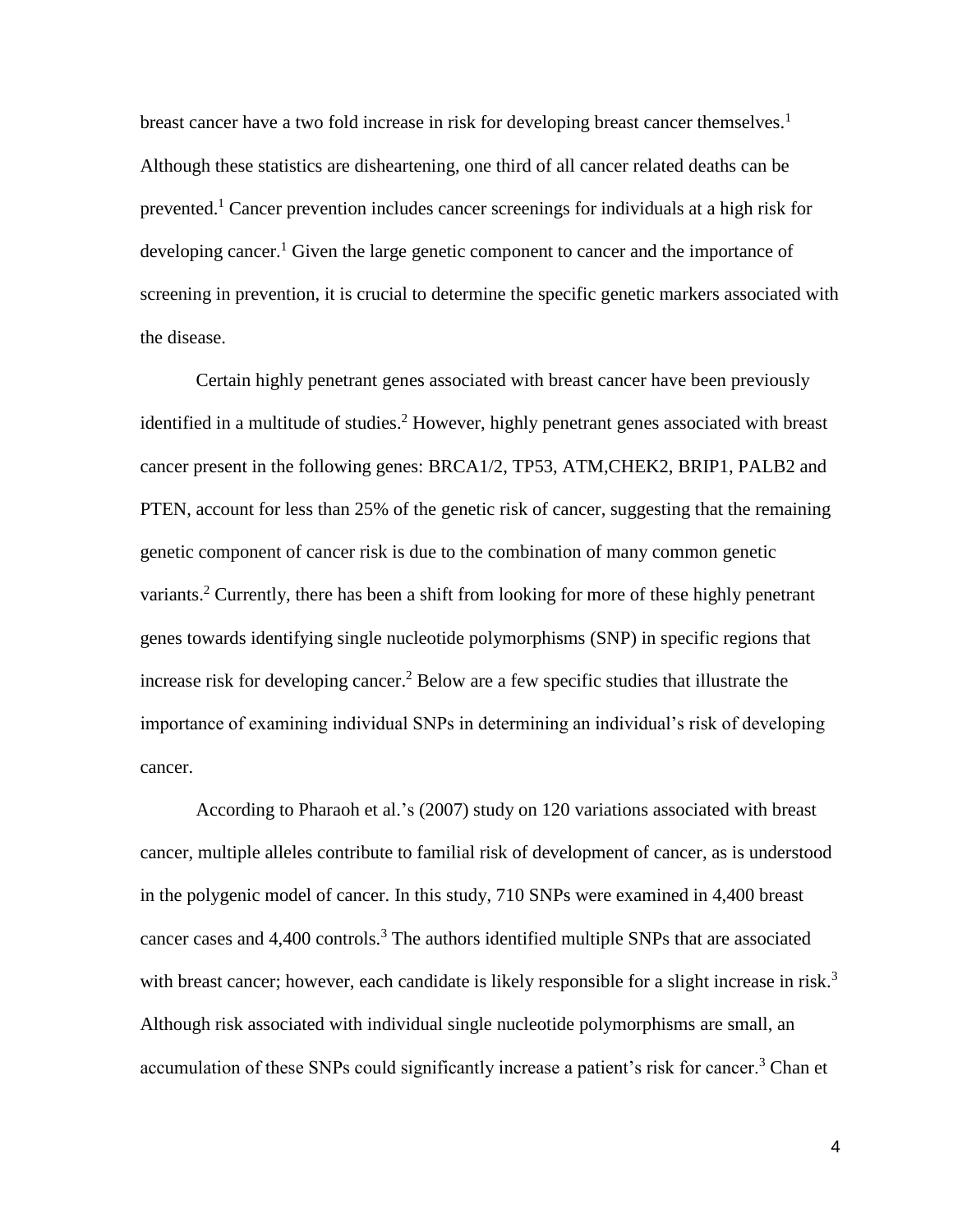al. (2012) reported that patients with greater than 6 or more high risk alleles had a 90% increased risk of developing breast cancer.<sup>4</sup> Their study consisted of 1291 patients with breast cancer of southern Chinese descent.<sup>4</sup> One of the high risk SNPs identified was rs2981579, a SNP examined in this thesis. Similarly, Easton et al. conducted a genome wide association study in 2007, identifying five novel loci associated with increased breast cancer susceptibility.<sup>2</sup> In this study, 4,398 breast cancer cases and 4,316 controls were tested in the first stage.<sup>2</sup> Discovering these high risk SNPS are critical in determining a patient's overall lifetime risk for developing breast cancer.

The studies mentioned above are examples of Genome Wide Association Studies (GWAS) where the purpose of these studies is to "identify genetic risk factors for diseases that are common in the population".<sup>5</sup> GWAS examine variations across the human genome and identify correlations between individual variants and disease. Eventually, the results of Genome Wide Association Studies may improve screening prevention and early detection. Most SNPs identified by GWAS as strongly associated with disease have no known biological effect.<sup>5</sup> Only a small number of these SNPs have been shown to directly change biological function.<sup>5</sup> These are the important SNPs to identify, also known as the functional SNPs. The mechanisms behind which these SNPs may change biological function include changes to mRNA, DNA-binding affinities, and modifications to protein sequences. <sup>5</sup> The reason for this discrepancy between a SNPs association with disease and its actual effect on biological function is due to a concept known as linkage disequilibrium. Linkage Disequilibrium (LD), as defined by Bush et al. (2012), is a "property of SNPs on a contiguous stretch of genomic sequence that describes the degree to which an allele of one SNP is inherited or correlated with an allele of another SNP within a population."<sup>5</sup> Meaning,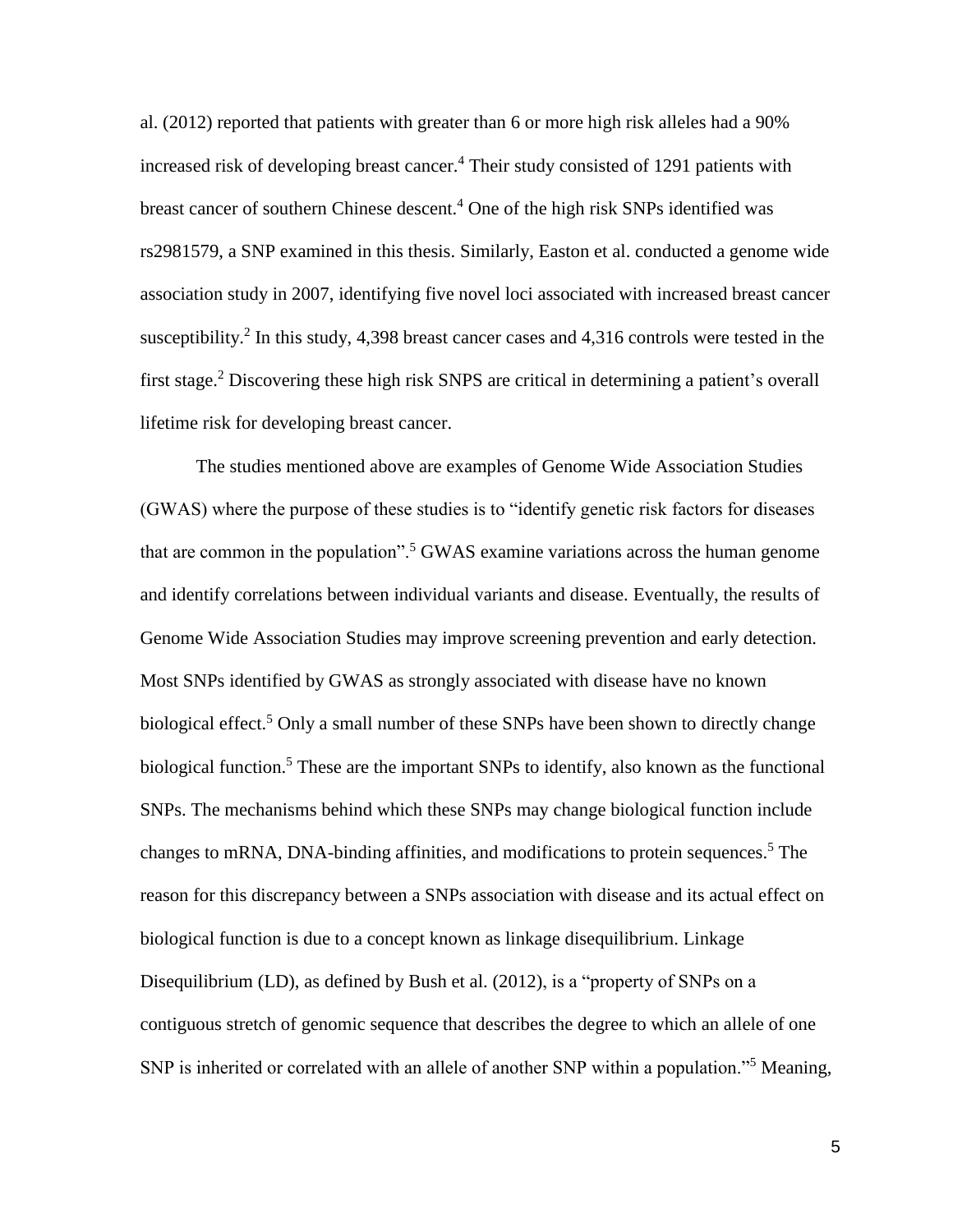the marker or tag SNP that is initially associated with an increased risk for developing a disease might not be the functional SNP contributing to disease. A tag SNP represents a larger number of SNPs in high disequilibrium that is highly associated with a disease, such as cancer.<sup>5</sup> In cases where there is high linkage disequilibrium with the functional SNP, it is possible that the tag SNP may be genotyped and statistically associated with the SNP, but not responsible for change in biological function. In GWAS studies, linkage disequilibrium is used to screen many variants at once with a small number of markers capturing the variants in the region.<sup>5</sup> The presence of linkage disequilibrium limits GWAS studies because it is impossible to know whether the statistically significant SNP has an indirect association or whether it is the functional SNP, with a direct association.<sup>5</sup> In this thesis, the location of the breast-cancer causing functional SNPs will be determined by comparing the SNPs in LD with the tag SNP to histone modification data in breast cell lines.

Histone modification is a key component of epigenetic regulation, and it is epigenetic abnormalities coupled with genetic alterations that are responsible for disease.<sup>6</sup> Epigenetics defined as changes, not affecting the actual DNA sequence, in gene expression that are heritable.<sup>6</sup> Since histone modifications are important markers of function it is important aspect to examine when determining which SNP affects function.<sup>7</sup> If a SNP is associated with a region affecting histone modification or regulation it is possible that it is a functional SNP. Histone modifications, more specifically, H3K4me1 and H3K27ac have been previously discovered at nucleosomes near enhancer elements. <sup>8</sup> According to Heintzman et al. (2009), enhancers have histone modification configurations that are cell specific.<sup>9</sup> The actual role that histone modifications place in changing enhancer function has been debated and the conclusions are controversial. Thus, we cannot conclude that these SNPS located in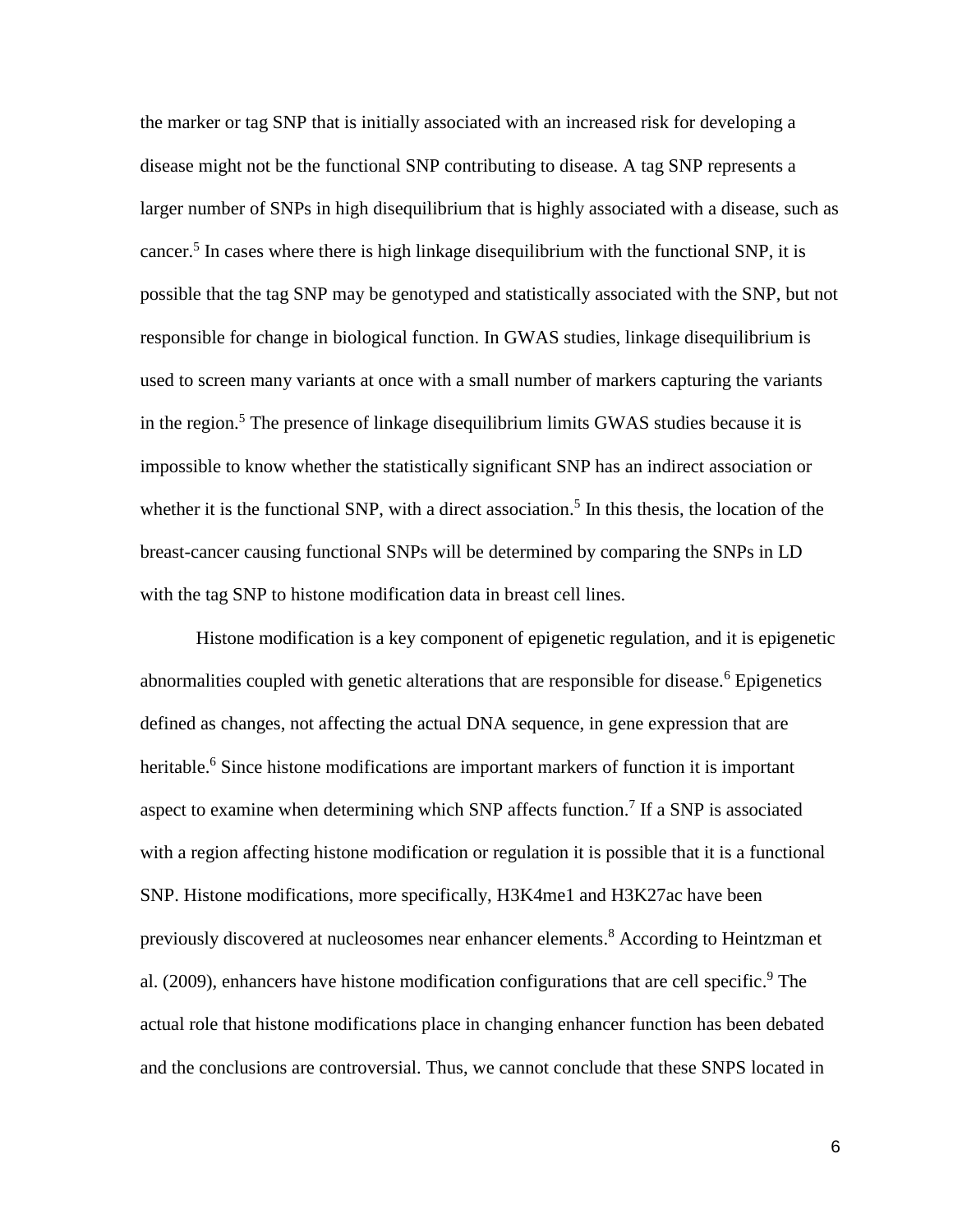regions associated with histone modifications regions directly affect enhancer function; however, it can act as a marker for functional elements. According to Mcvicker et al., the exact role of non-coding regulatory sequences in affecting disease phenotypes is not wholly understood and is a topic of interest that should be further studied.<sup>7</sup> Although our knowledge on the mechanism behind histone modification's involvement in cancer development is limited, it is clear that histone modifications are markers that can be used to find functional elements. According to Jones and Baylin (2007) review on the epigenomics of cancer, an important characteristic of cancer is changes in patterns of gene expression.<sup>6</sup> Since alterations in enhancer elements, which impact gene expression, affect the development of cancer, histone modifications are good markers to use in looking at SNPs that may increase risk of developing cancer. By examining the relationship between potential functional SNP candidates and high density of histone modifications, the actual functional SNP can be identified. For example, if a SNP is located in the same region of a gene that is associated with a histone modifications it is likely that this SNP may be responsible for biological change in function.

A lot of genome wide association studies have used populations from European descent in their research. Due to the fact that in different populations there are differing Linkage Disequilibrium patterns, highly associated SNPs in one population may not correspond to a high associative risk in another population.<sup>5</sup> In the case of this thesis, the population examined is that of European descent. So in looking at the SNPs below, the findings will only be helpful or indicative of a potential increased risk in strictly European populations. Further studies will need to be done to determine the high risk SNPs in other populations.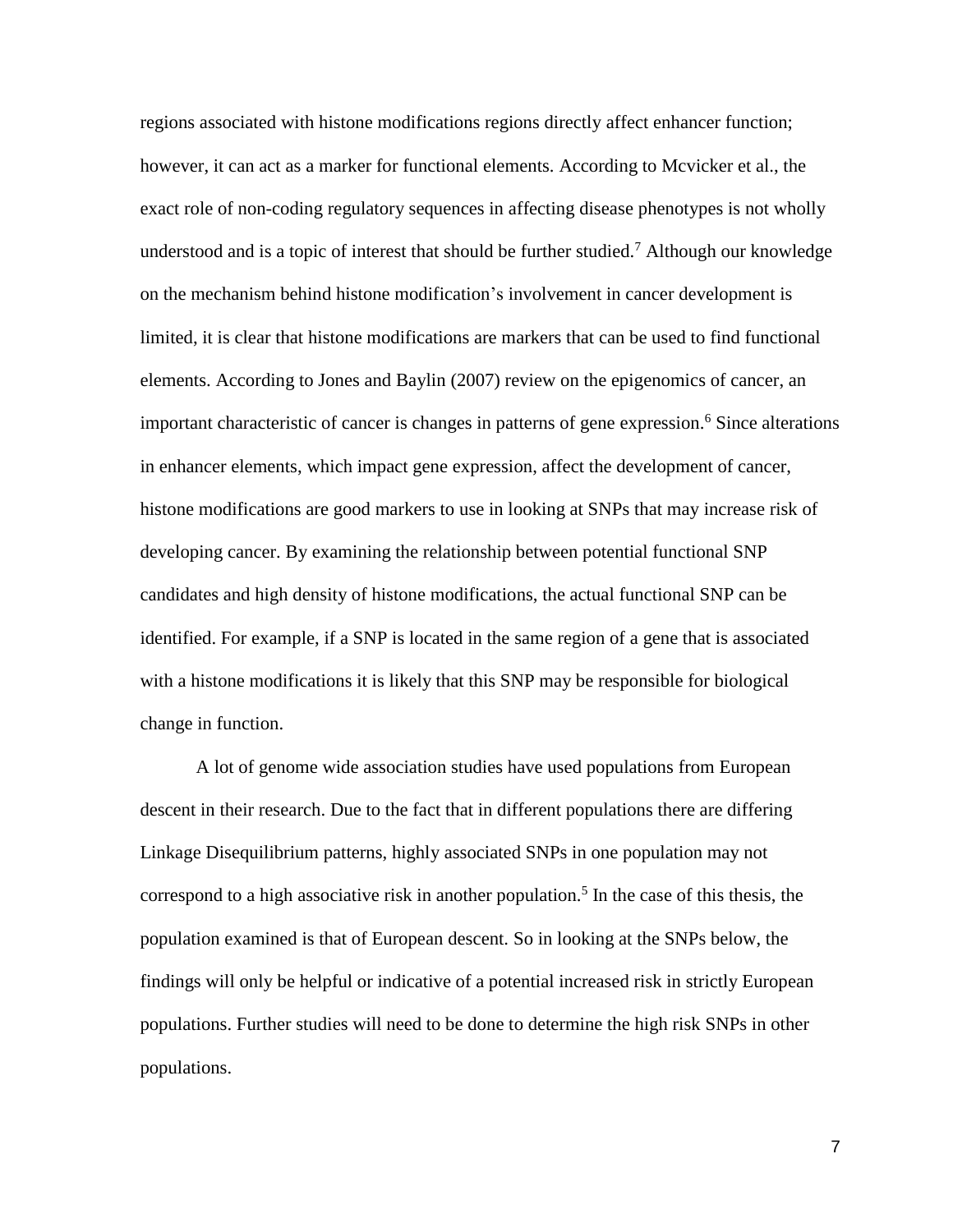In summary, there are a multitude of unknown genetic variants known as SNPs that are likely to increase an individual's risk of developing breast cancer. Given that cancer affects so many people and is often treatable when detected early, determining these high risk variants can save lives. However, determining the exact functional SNP responsible for affecting biological function is difficult due to linkage disequilibrium. Thus, this thesis will compare SNPs—that are in LD with the high risk SNPs associated with breast cancer—with histone modification markers in breast cell lines. Looking forward, if the functional SNPs involved in breast cancer can be identified, eventually medical professionals can use this information in order to determine an individual's risk for developing breast cancer and potential prevent late detection in patients.

#### **Methodology**

In order to determine the mechanism behind highly associated SNPs, previously collected data located in the UCSC genome browser were compared to breast cell tracks containing non-coding region information from the Epigenomics Roadmap. <sup>10</sup> Initially, the GWAS catalog was used to locate single nucleotide polymorphisms that have been previously associated with breast cancer. The catalog provided rs2981579 as the SNP with the lowest p value  $(2x10^{\circ}-170)$ .<sup>11</sup> The catalog also provides the SNPs with the highest odds ratio, which is important to look at as it shows the SNP that has the highest risk with breast cancer. SNP rs594206 had the highest odds ratio with a ratio of  $36.3$ <sup>11</sup>. This means that individuals who have this SNP have a 36.3 higher chance of getting breast cancer than the average individual.<sup>12</sup> Odds ratio is important to look at as it gives us an idea of what are the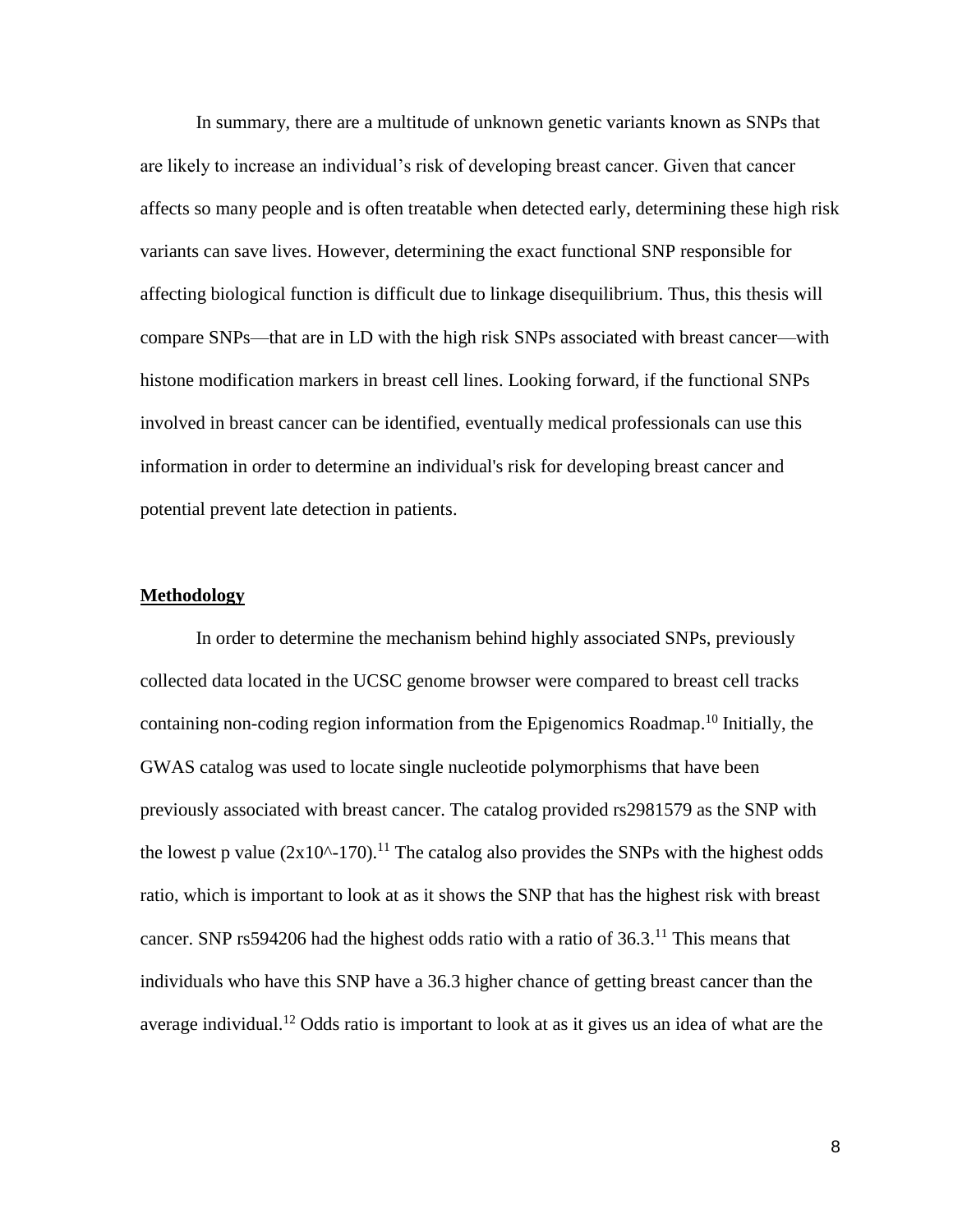chances of an individual without the variant have of developing cancer in comparison to the odds of an individual with the variant of developing cancer.<sup>12</sup>

Once these SNPs were identified, the SNPs were entered into the web program known as rAggr and LD list generated questions regarding the SNPs population were answered.<sup>13</sup> In the two SNPs examined, the population consisted of individuals from European descent. The r squared value ranged from 0.5 and 1.0, meaning that only values that had a r-squared of 0.5 or above were included in the file. Once submitted, the bed files of all the SNPs in LD with the tag SNP were obtained. This step was repeated for both tag SNPS: rs2981579 and rs594206.

The resulting data sets were added as custom tracks on the genome browser at UCSC. Once the tracks were added the location of the SNPs were initially visually compared with the layered H3K27AC track containing regulatory elements from 7 cell lines from ENCODE. Observations were made in order to determine if there were any SNPs in LD that corresponded in a peak with the layered H3K27AC track containing regulatory elements from 7 cell lines from ENCODE. The genome browser Epigenomics Roadmap data was then accessed in order to add additional tracks indicating  $CpG$  and MRE methylation sites.<sup>10</sup> Once the cell tracks were loaded into the genome browser and zoomed in on the location, the peaks were detected in some of the tissues. Tracks containing information on specific breast cell lines, as can be seen in Table 1, were added to the genome browser at UCSC.

After adding the tracks from breast cells lines, the SNPs in LD were compared to the cell lines. Through visual observation it became clear which SNPs were located in a region of high density in the specific breast cell tracks. Once the visual comparisons were made,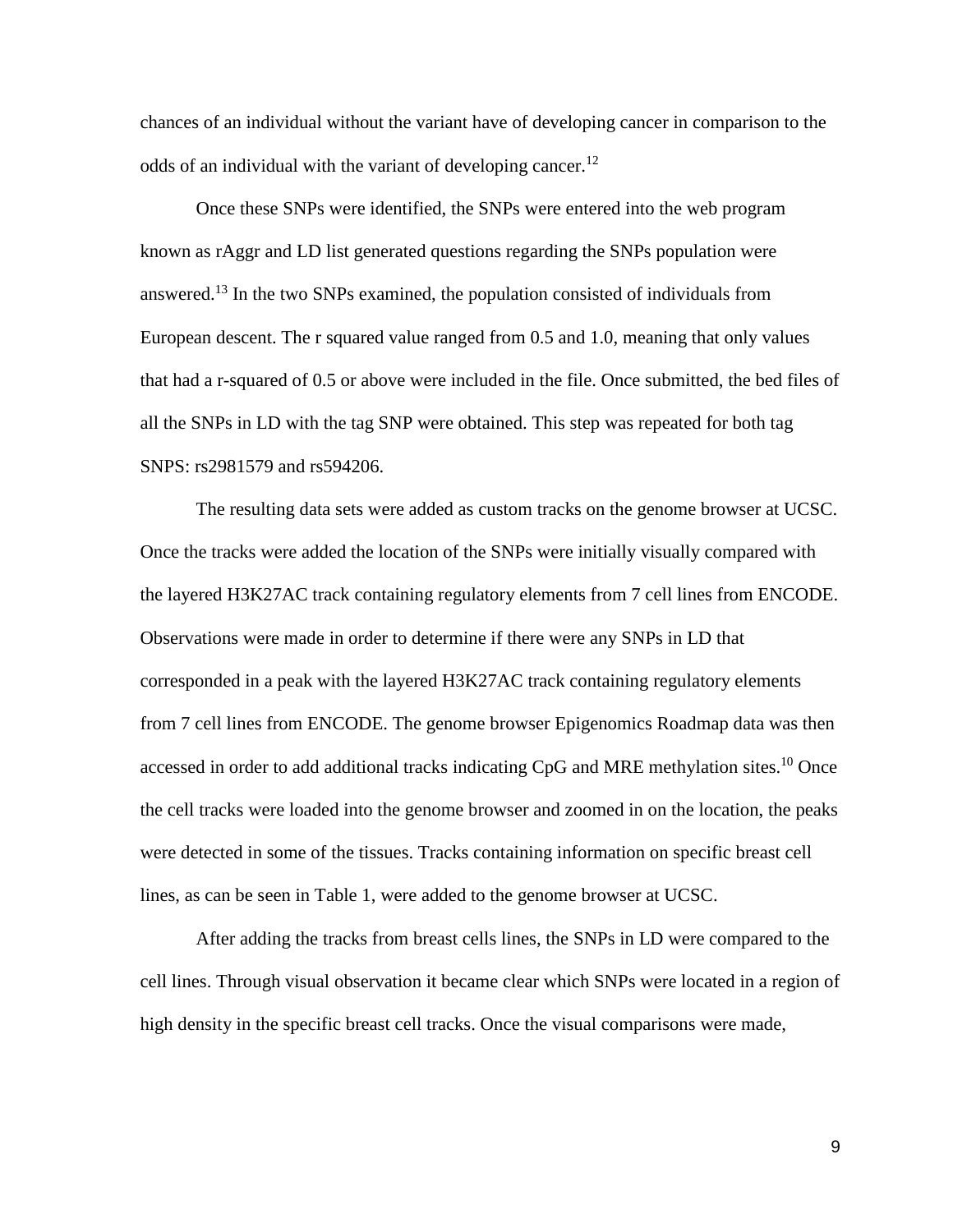further research on these SNPS, via PubMed, was completed in order to determine if

previous research could shed light on the function of the identified SNP.

The process mentioned above was completed for both: rs2981579 and rs594206.

**Table 1.** Description of tracks based on cell line, type of histone modification marker, ID number, and location where information was obtained

| <b>Cell Line</b>            | <b>Histone Modification</b><br>Marker | Location         | m         |
|-----------------------------|---------------------------------------|------------------|-----------|
| <b>Breast vHMEC</b>         | H3K4me3                               | <b>REMC/UCSE</b> | 35        |
| <b>Breast vHMEC</b>         | H3k4me1                               | <b>REMC/UCSE</b> | 35        |
| <b>Breast Myoepithelial</b> | H3k4me1                               | <b>REMC/UCSE</b> | 80        |
| <b>Breast Myoepithelial</b> | H3K4me1                               | <b>REMC/UCSE</b> | 66        |
| <b>Breast Myoepithelial</b> | H3K4me3                               | REMC/UCSE-       | 80        |
| <b>Breast Myoepithelial</b> | H3K4me3                               | UB               | 66        |
| 7 Cell Lines                | Layered H3K27AC                       | <b>REMC/UCSE</b> | <b>NA</b> |
|                             |                                       | Encode           |           |

## **Results**

The figures below will assist in explaining the results obtained in this study. The haploytpe blocks, as can be seen below, are measured with color, where black corresponds to an r-squared valued of 1 and grey corresponds to an r-squared value of 0.5.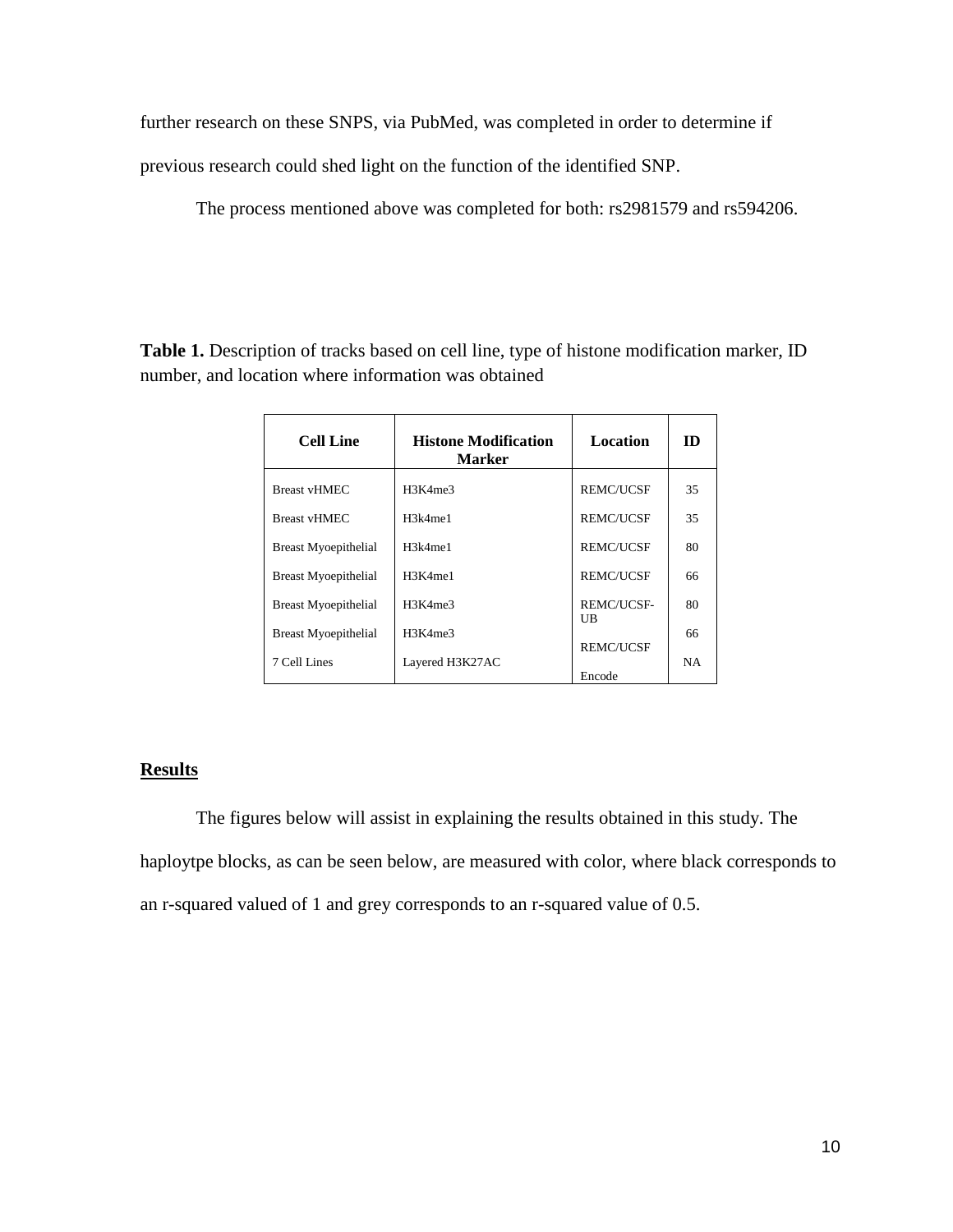

**Fig 1.** Haplotype blocks for rs2981579 containing all the SNPs in the area bounded by the two farthest away SNPs with an r2 value >0.2.



**Fig 2.** Haplotype blocks for rs2981579 containing SNPs in LD with and  $r2 > 0.5$ .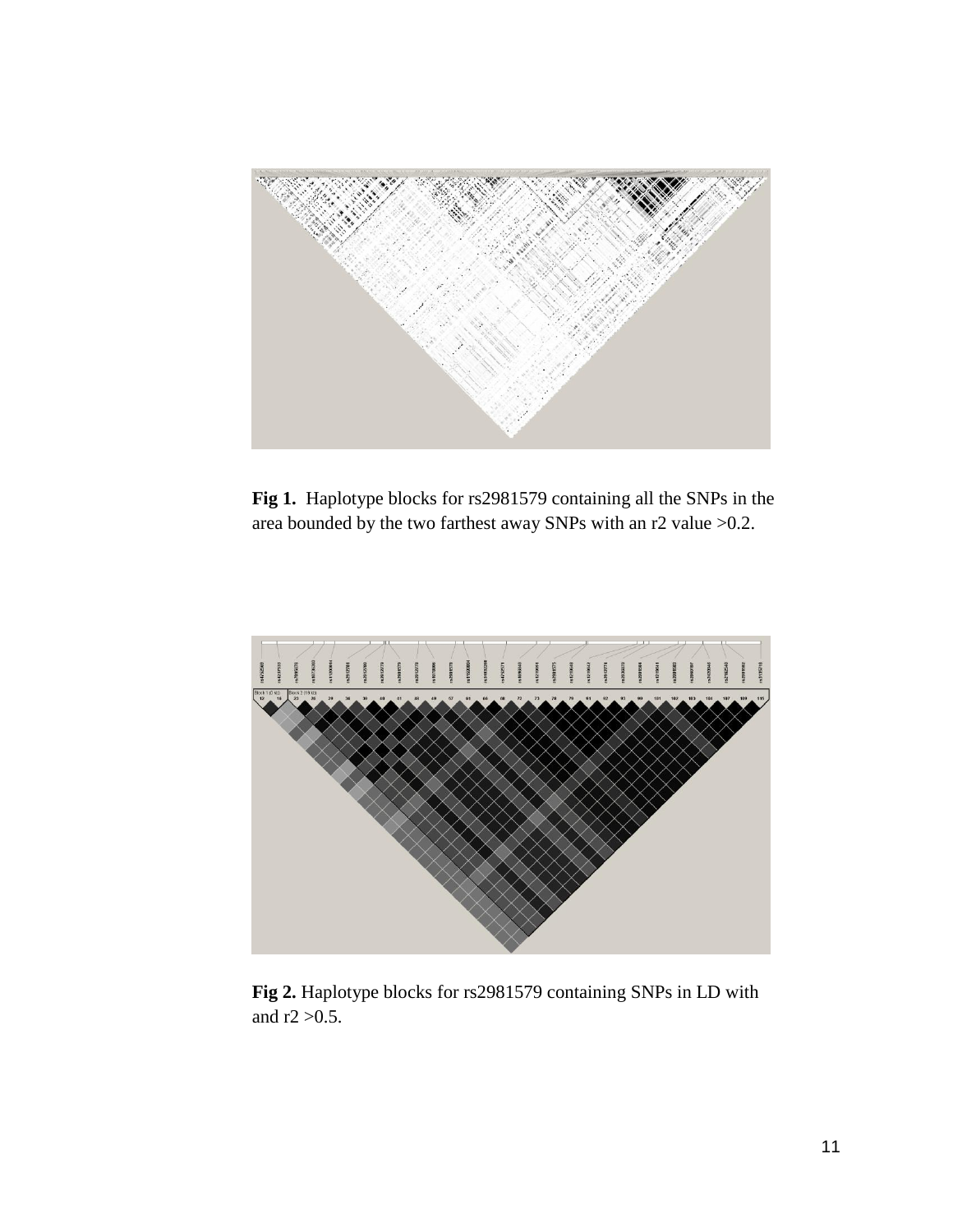

**Fig 3.** Haplotype blocks for rs594206 containing all the SNPs in the area bounded by the two farthest away SNPs with an r2 value >0.2.



 **Fig 4.** Haplotype blocks for rs594206 containing SNPs in LD with and  $r2 > 0.5$ .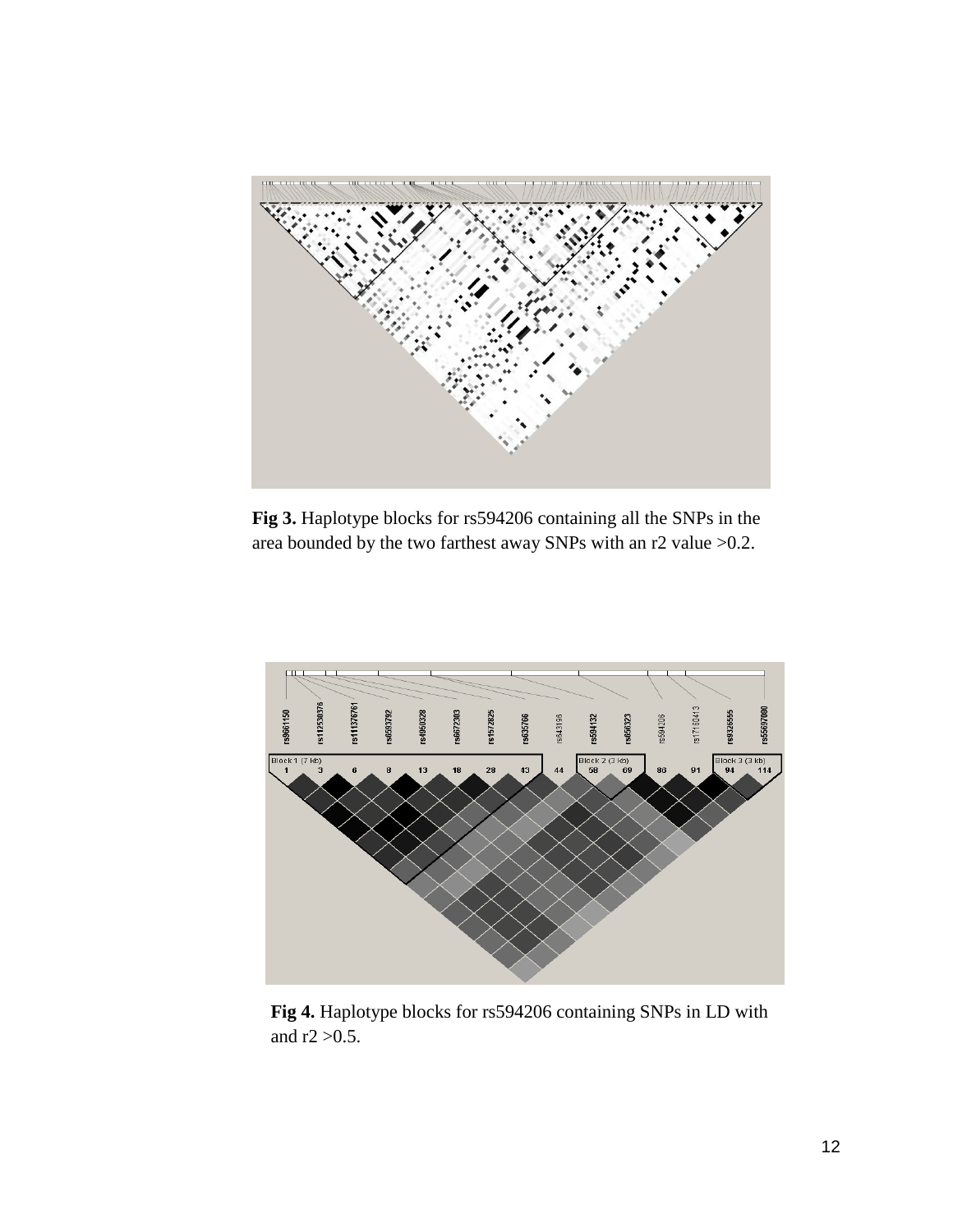

**Fig 5.** UCSC Genome Browser view of SNPs in LD with rs594206 indicated. ChIPseq tracks for enhancer histone markers are Breast Myoepithelial Cells (BMC) H3K4me1 80, Breast Myoepithelial Cells (BMC) H3K4me1 66, Breast Myoepithelial Cells H3K4me1, and Breast Myoepithelial Cells H3K4me3 from the REMC/UCSF.



**Fig 6.** UCSC Genome Browser view of SNPs in LD with rs2981579 indicated. ChIPseq tracks for enhancer histone markers are Breast vHMEC H3K4me1, Breast vHMEC H3k4me3, Breast Myoepthelial Cells H3k4me1, Breast Myoepithelial Cells H3k4me3 from REMC/UCSF.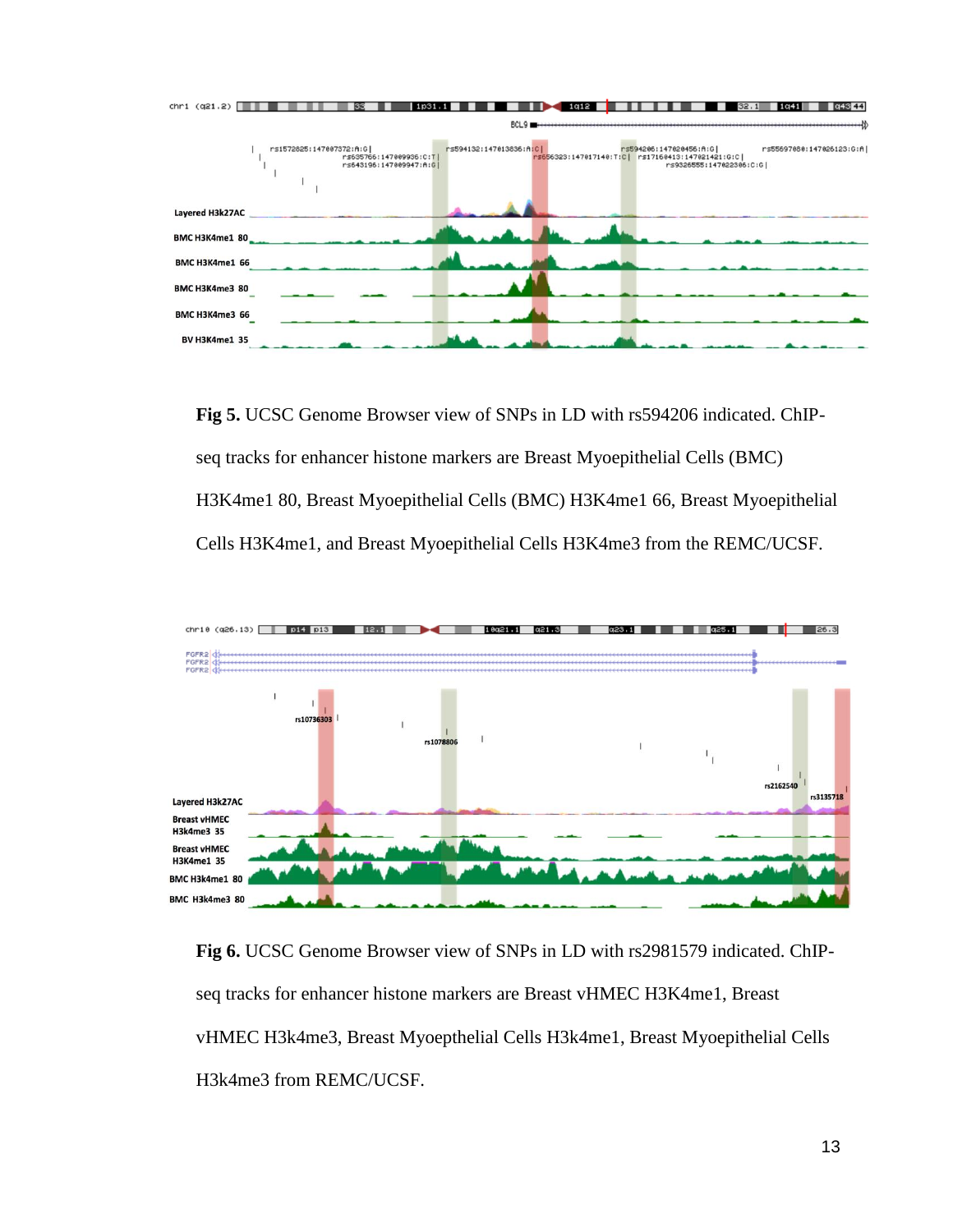After the visual comparison of the SNPs in LD with rs594206, rs594132 stood out as the primary candidate as the functional SNP contributing to high risk associated with rs594206 (Figure 5). SNP rs594132 mutation from A to C is located where there is a high density in the Chip-seq tracks for enhancer histone marks in the following cell lines: Breast Myoepithelial Cells (BMC) H3K4me1, Breast Myoepithelial Cells (BMC) H3K4me1, Breast Myoepithelial Cells (BMC) H3k4me1, and Breast Myoepithelial Cells (BMC) H3K4me3 80 from the REMC/UCSF. Both rs635766 and rs643196, SNPs associated with rs594206, align with a slightly dense area of the Chip-seq tracks for enhancer histone marks within Breast Myoepithelial Cells H3K4me1 track, suggesting that these are secondary functional candidates. SNP rs594206 may be a potential candidate has it is located where there are slightly high peaks in the track for enhancer histone markers in Breast vHMEC H3K4me1 and Breast Myoepithelial Cell H3K4me1 Signal From REMC/UCSF-BUC track (Figure 5). Lastly, SNP rs656323 aligns with a high density of H3K4me1 and H3K4me3 signaling and histone modifications in breast cell lines (Figure 5).

In comparing the SNPs in LD with rs2981579, SNP rs10736303 corresponded with a significantly high peak in the breast vHMEC H3K4me3 Histone Modification by ChIP-Seq Signal from REMC/UCSF track as well as with the layered H3k27AC marker often found near active regulatory elements on 7 cell lines from Encode track (Figure 6). Secondly, SNP rs3135718 is in the same location has a very strong peak in the Breast Myoepithelial Cells H3K4me3 Signal from REMC/UCSF-BUC track (Figure 6). Both SNPs 10736303 and rs3135718 are top tier functional candidates as they follow patterns of an enhancer that correspond with high peaks in regulatory regions of breast cell lines. These two SNPs are the top candidates for potential being the functional SNP in LD with rs2981579. Additionally,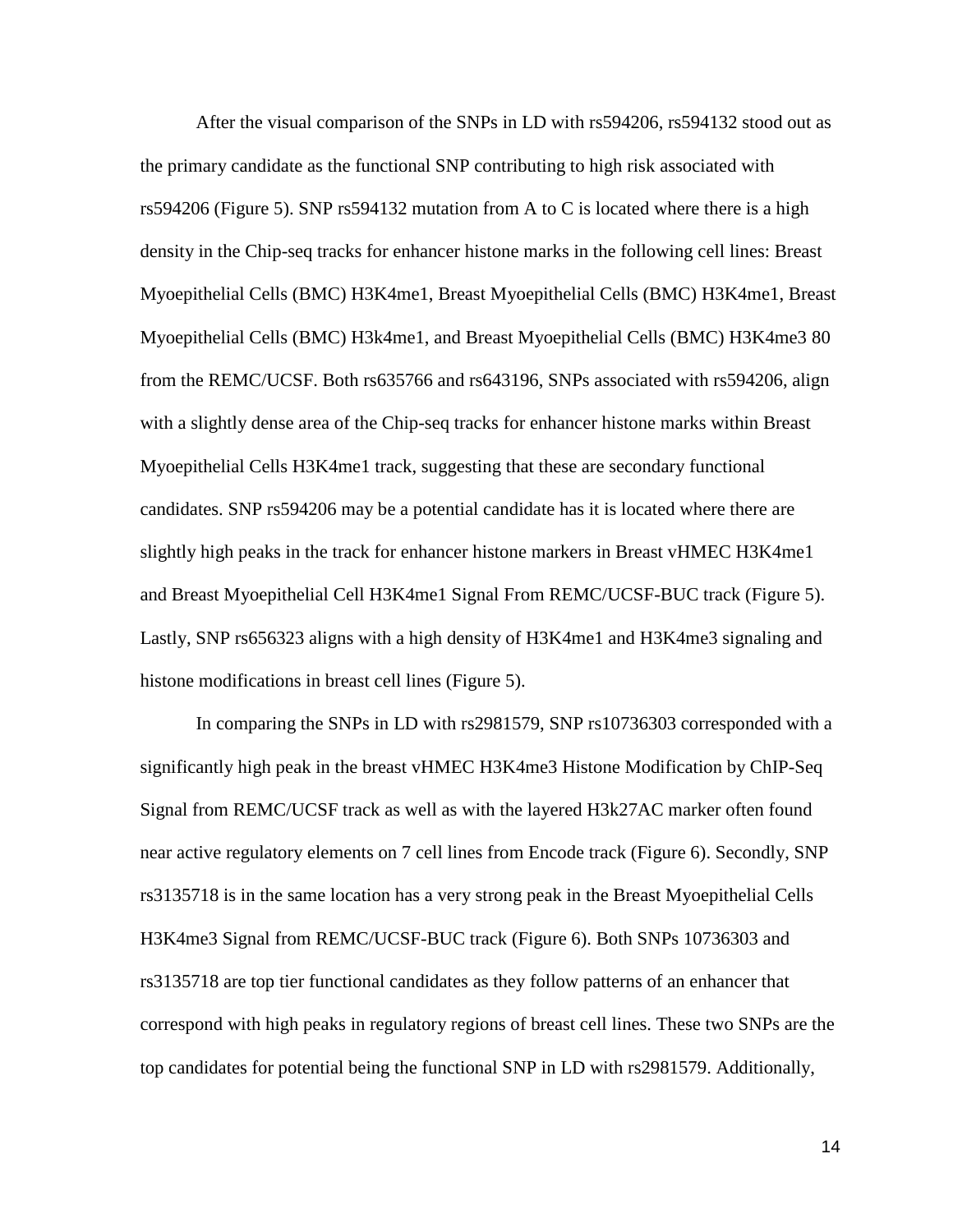there are two other SNPs that follow the pattern of second tier candidates. SNP rs1078806 is located in a region of the Breast vHMEC H3K4me1 Signal from REMC/UCSF-UBC track with a peak (Figure 6). SNP rs2981582 corresponds with a peak in the Breast Myoepithelial Cells H3K4me1 Histone Modification by ChIP-Seq Signal from REMC/UCSF track (Figure 6). Both rs1078806 and rs2981582 are second tier candidates based on the heights and number of peaks they are closely located near.

#### **Discussion**

As mentioned above, SNP rs594132 aligns with a high density of H3K4me3 histone modifications in breast cell lines. Unfortunately, previous studies reveal very little about the SNPs in LD with rs594132. Chung et al. (2013) found that rs594132 to be strongly associated with chemotherapy induced alopecia in 880 breast cancer patients.<sup>14</sup> However, this result is not significantly related to my topic of interest. This lack of information suggests that further studies should look at the functionality of these SNPs and the potential causal role they may play in the development of breast cancer.

A few of the candidates in LD with rs2981579, as mentioned above, have been associated with breast cancer risk in previous studies. In Kim et al. (2012) study identifying breast cancer risk variants in 6,222 Korean breast cancer patients and 5,897 Korean individuals acting as controls, rs10726303 was confirmed to have a strong association with breast cancer.<sup>15</sup> However, it was not the most heavily associated SNP identified to increase risk.<sup>15</sup> These results corroborate the findings mentioned above, confirming the possibility that rs10736303 is in fact a top candidate for being the functional SNP. In a Russian population, examined by Boyarskikh (2009), rs3135718 was found to have a stronger association with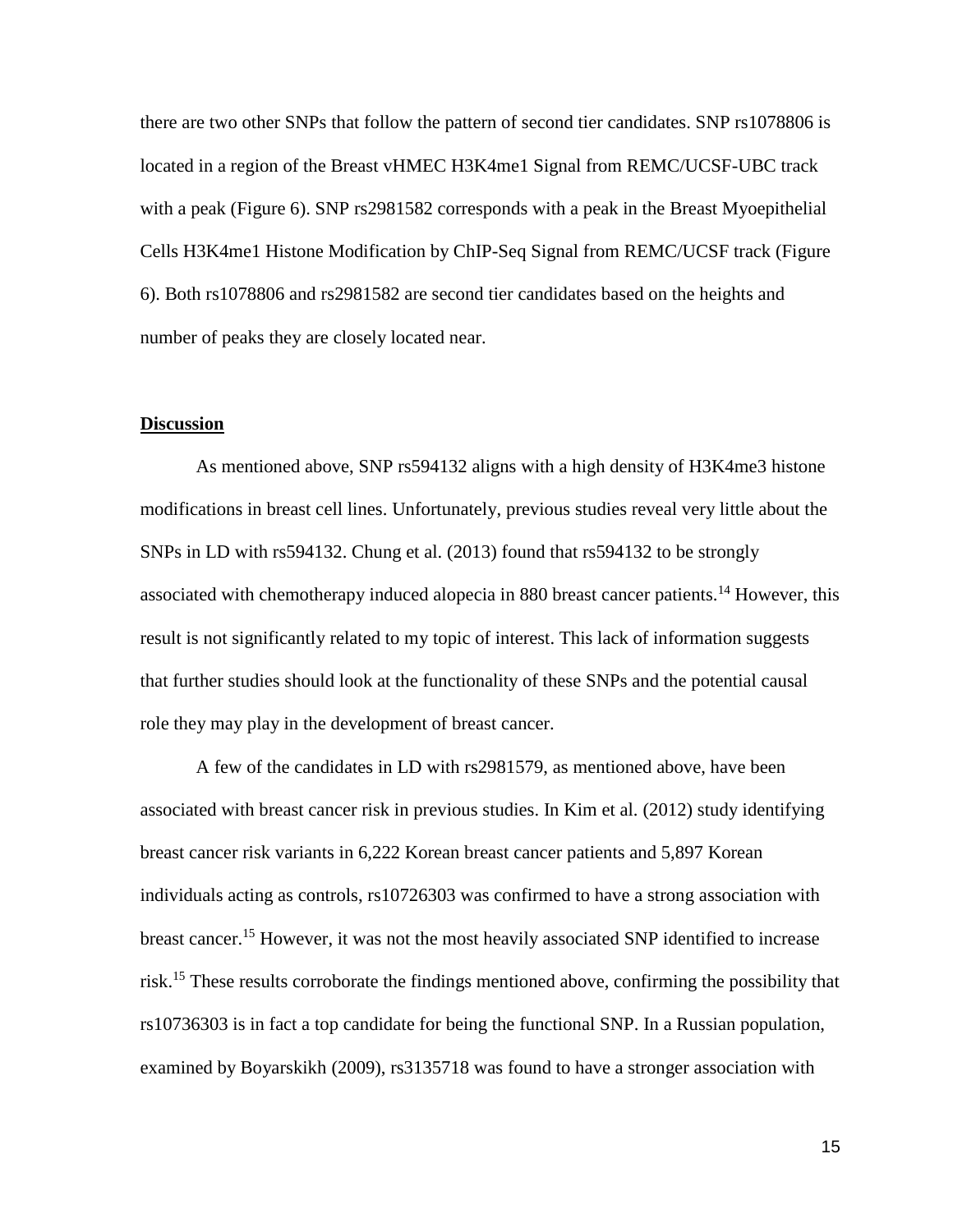breast cancer than a previously identified SNP, suggesting that this SNP could be a causative variant.<sup>16</sup> This study included 766 cases and 665 control woman from Siberia, Russian Federation to look at the possible risk variants causing breast cancer within the FGFR2 gene.<sup>16</sup> Similar to the last study, these results corroborate the findings we see in this thesis. Suggesting that rs3135718 is a potential functional variant playing a role in increasing risk of developing breast cancer. Even the second tier candidates are associated with previous findings. According to Anderson et al. (2013) study on breast cancer susceptibility and potential modifications by post-menopausal hormonal therapy, rs1219648 is associated with breast cancer and it is unclear whether these effects are modified by post-menopausal hormonal therapy use.<sup>17</sup> Similarly, SNP rs2981582 has been previously shown to be a candidate SNP for the development of breast cancer in multiple populations.<sup>18</sup> This association was mentioned in a study examining 81 normal breast tissues from Caucasian American, African American, and other unknown backgrounds.<sup>18</sup> According to this study, it is unclear whether this correlation is present in breast cancer cell tissues or simply normal breast cell tissues. The results of the study were inconclusive.

In summary, it is clear that there are a few functional candidates that could play a biological role and increase an individual's risk of developing cancer. Given the location of the SNP in correspondence with histone modification marks it seems probable that rs594206 is a top candidate involved with enhancers affecting gene regulation and biological function. Similarly, based on the results mentioned above, SNPs rs10736303 and rs3135718 in LD with rs298157 are top tier functional candidates, which has been confirmed by their association with breast cancer in previous studies. The second tier candidates, rs1219648 and rs2981582, in LD with rs298157 have been shown to have an association with breast cancer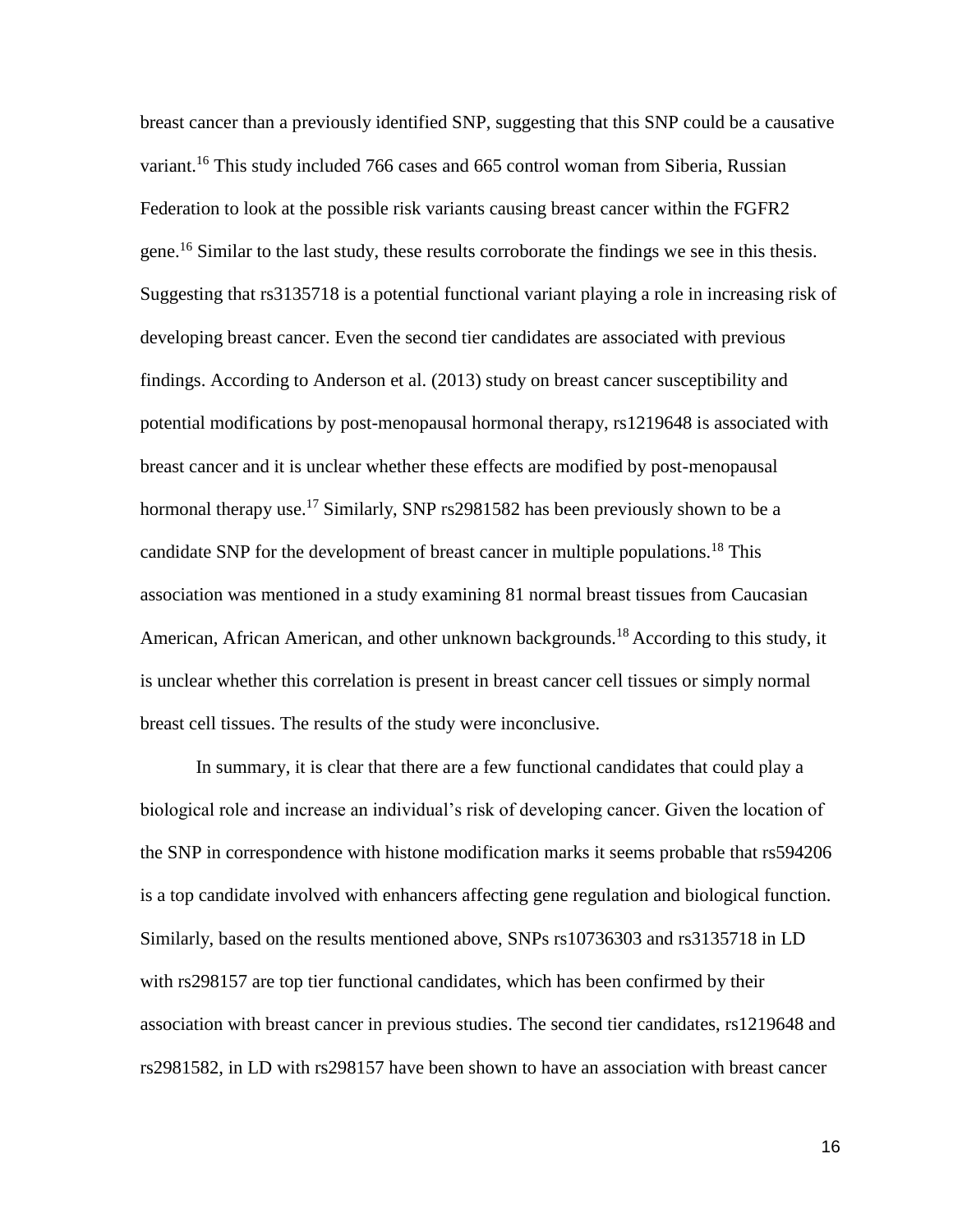in studies. The candidate functional SNPs in LD with rs298157, even the second tier candidates, have been found to be associated with breast cancer in previous studies. However, there is more research that needs to be done in examining the under studied functional candidates that are in LD with rs594206.

Ultimately, discoveries made through GWAS studies allow medical professionals to determine, which individuals are at a significantly higher risk than the general public for various disease, creating personalized and preventative care for patients.<sup>5</sup> This information gathered in GWAS studies is not only used in predicting who is at higher risk for developing breast cancer, but it can be utilized in creating new pharmacologic therapies.<sup>5</sup> Similarly, dosing for existing pharmacologic therapies is affected by genes.<sup>5</sup> In understanding a patient's genetic variations, the patient's ability to respond to certain drugs and the appropriate dosage can be determined.

When thinking about the implications of these Genome Wide Association Studies it is important to understand the common disease common variant hypothesis. The common disease common variant hypothesis is, "that common disorders are likely influenced by genetic variation that is also common in the population."<sup>5</sup> This hypothesis ordinates from the fact the penetrance for any single variant that may be involved in a common disease is small.<sup>5</sup> Combined with the fact that common diseases frequently show high heritability, disease susceptibility for these common diseases may therefore be determined by many variants.<sup>5</sup> In order to truly determine the risk of an individual an examination of multiple variants is required.

Due to the implications of this hypothesis, more studies are necessary to be able to improve risk estimates that are based on the contribution of many individual variants. Yet at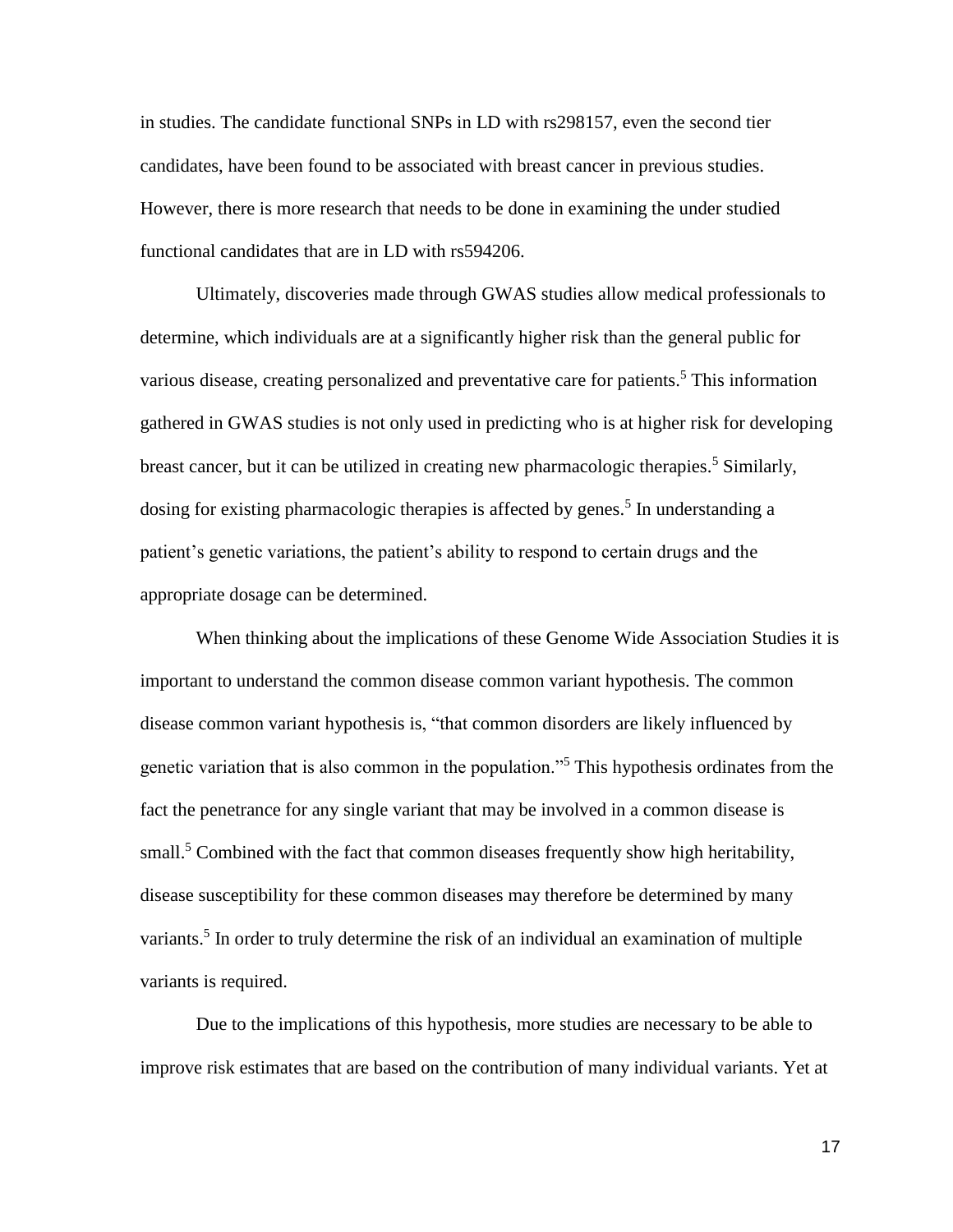some point risk estimates need to help identify the point at which a patient's risk is high enough to take preventative measures. Although there are non-invasive screening measures (MRIs and mammograms) the decision to have a mastectomy to prevent breast cancer is an incredibly important choice. How strong must risk be to warrant the recommendation for mastectomy? The answer could be individualized; however, there needs to be data to help women even consider a prophylactic mastectomy. According to Janssen and Dujin (2008), the predictive value of common diseases based on multiple genetic variants is limited.<sup>19</sup> Not enough susceptibility variants have been identified. In order to improve the predictive value of the risk associated common variants, studies must further identify high-risk variants associated with common diseases, such as breast cancer.

Looking at an individual's genome, for high risk variants is an example of personalized medicine. In general, personalized medicine utilizes information from an individual patient's genetic background and biological features to treat a patient, ensuring that the patient's healthcare is fitted to their specific needs.<sup>14</sup> Quantifying high risk variants will further the field of personalized medicine and hopefully positively change the way that we understand complex multifactorial etiology.<sup>14</sup> However, universal personalized medicine is only a possibility if it is not available to the public. Given the implications of CDCV hypothesis, 500,000 to a million common SNPs would need to be genotyped for each individual, who is of European descent, in order to determine risk levels for a common disease for every individual.<sup>5</sup> For this to be feasible, genotyping technologies need to be very cost-effective. Fortunately, the current chip-based technologies are likely to be replaced by new inexpensive technologies.<sup>5</sup> With these decreases in cost, using genetic variants to assess risk of breast cancer in individuals can become a reality.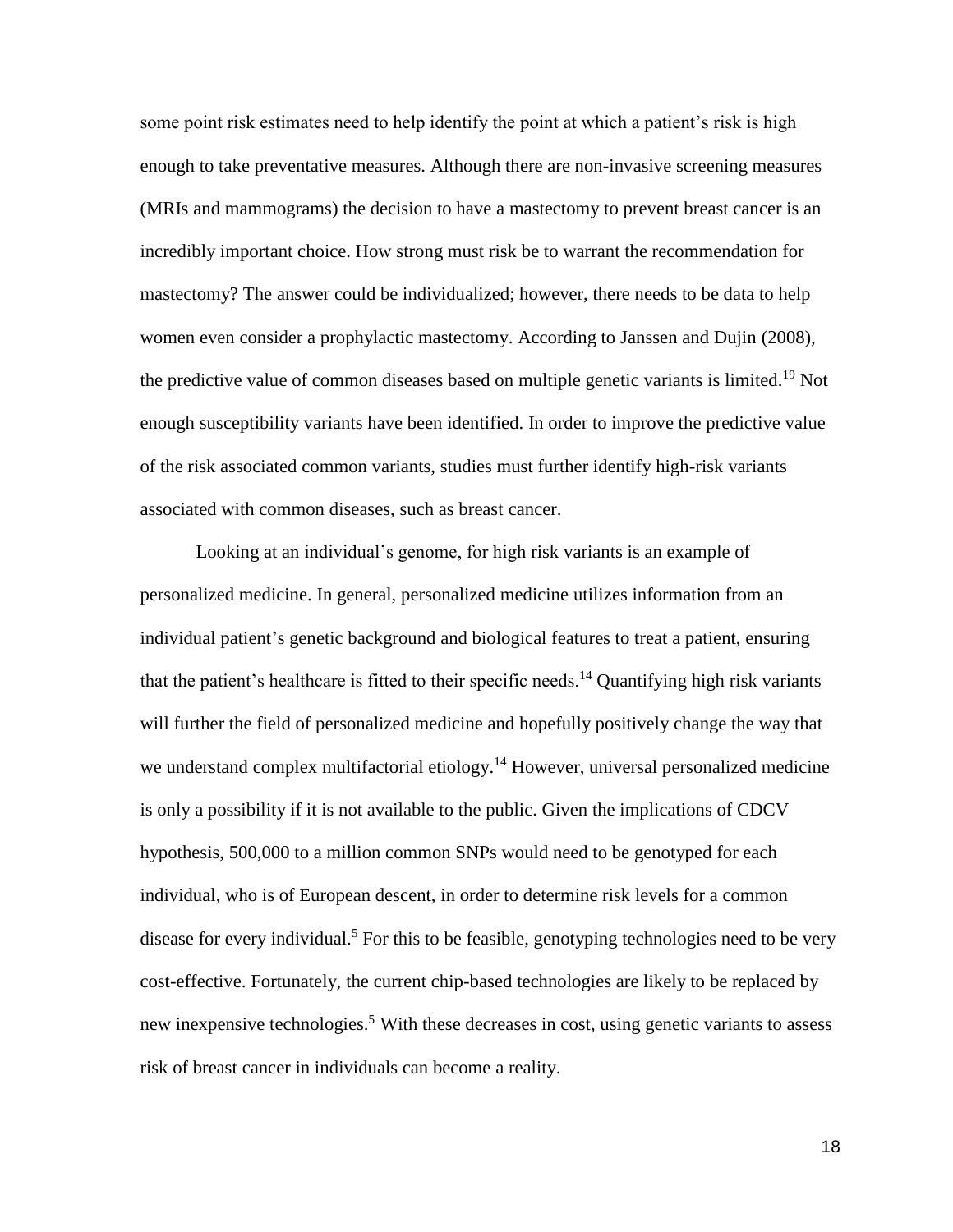The top functional candidates identified earlier in this thesis may play a causal role in the development of breast cancer. Hopefully, with further research in this area, and specifically looking at these SNPS, the use of these variants in assessing breast cancer risk can be determined. Eventually this information should be utilized to accurately ascertain the individual's risk of developing breast cancer and assist in preventing this disease that negatively affects so many individuals and families across the world.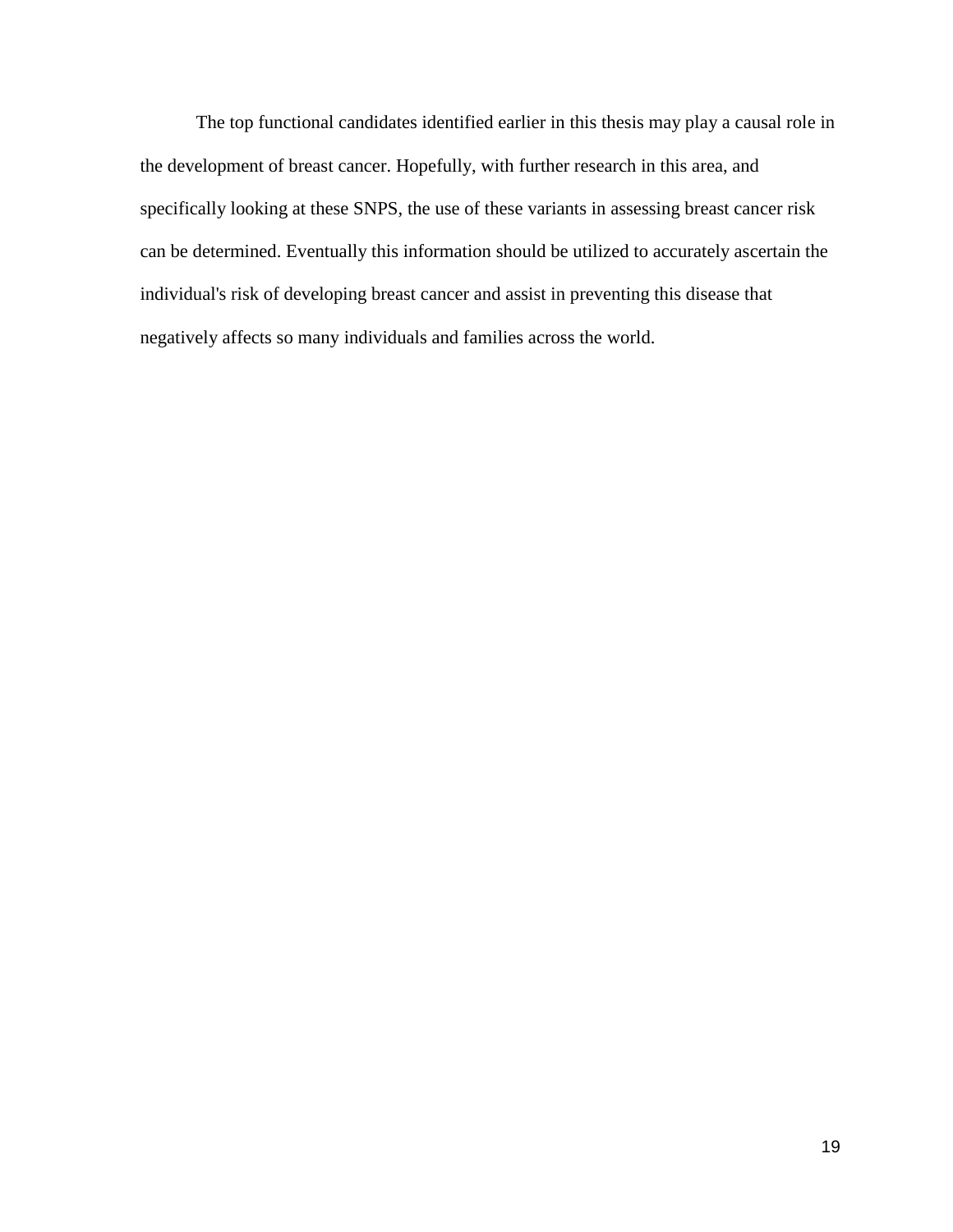## **REFERENCES**

1. CDCBreastCancer. World Cancer Day. *Centers for Disease Control and Prevention* (2016). Available at:

http://www.cdc.gov/cancer/dcpc/resources/features/worldcancerday/index.htm. (Accessed: 1st April 2016)

2. Genome-wide association study identifies novel breast cancer susceptibility loci : Article : Nature. Available at:

http://www.nature.com/nature/journal/v447/n7148/full/nature05887.html%3Freferer=ww w.clickfind.com.au7?message=remove&referer=www.clickfind.com.au7. (Accessed: 1st April 2016)

- 3. Pharoah, P. D. P. *et al.* Association between Common Variation in 120 Candidate Genes and Breast Cancer Risk. *PLOS Genet* **3,** e42 (2007).
- 4. Chan, M. *et al.* Association of common genetic variants with breast cancer risk and clinicopathological characteristics in a Chinese population. *Breast Cancer Res. Treat.* **136,** 209–220 (2012).
- 5. Bush, W. S. & Moore, J. H. Chapter 11: Genome-Wide Association Studies. *PLOS Comput Biol* **8,** e1002822 (2012).
- 6. Jones, P. A. & Baylin, S. B. The Epigenomics of Cancer. *Cell* **128,** 683–692 (2007).
- 7. McVicker, G. *et al.* Identification of Genetic Variants That Affect Histone Modifications in Human Cells. *Science* **342,** 747–749 (2013).
- 8. Chromatin Modifications in Enhancers. Available at: http://epigenie.com/chromatinmodifications-in-enhancers/. (Accessed: 14th April 2016)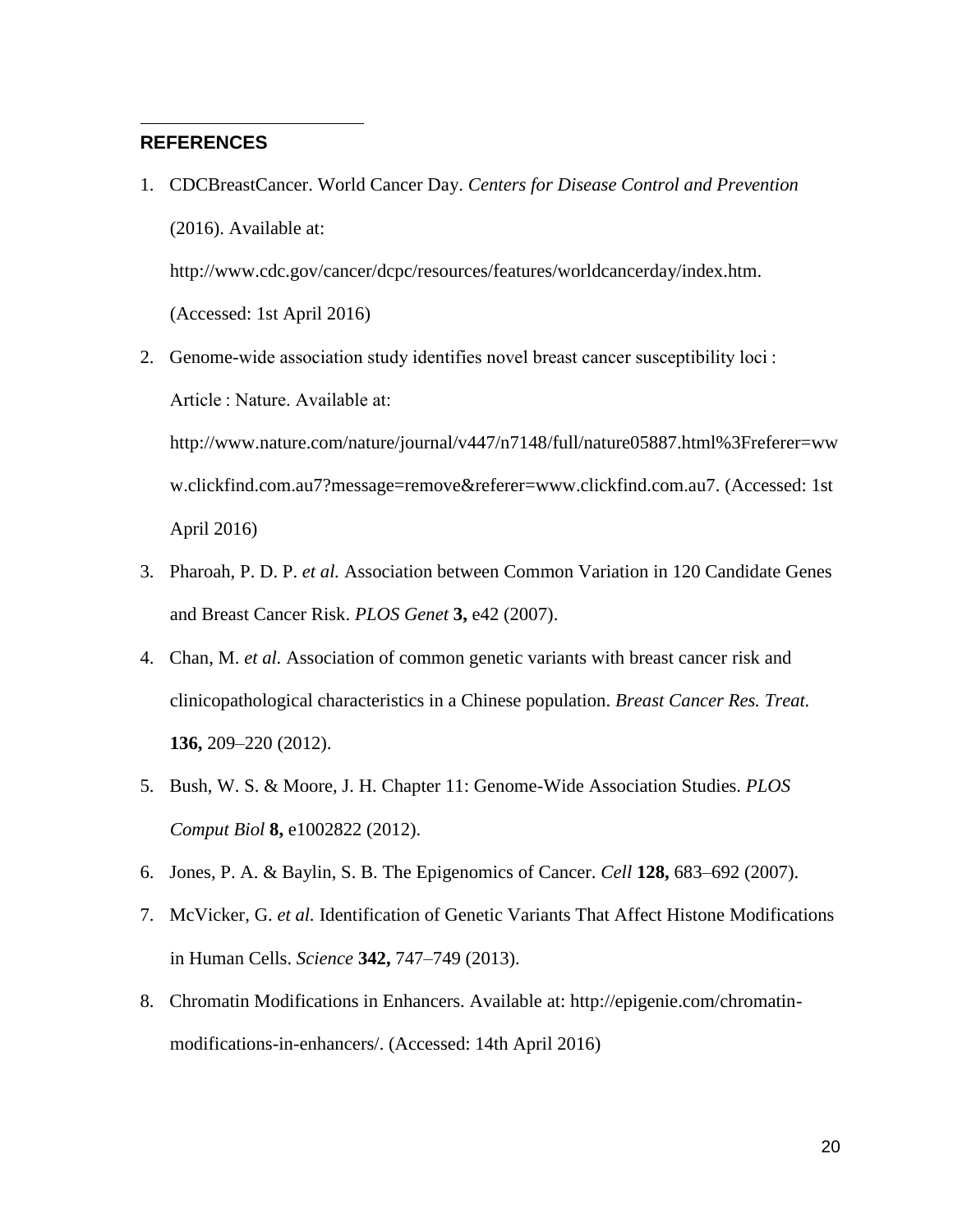- 9. Heintzman, N. D. *et al.* Histone modifications at human enhancers reflect global celltype-specific gene expression. *Nature* **459,** 108–112 (2009).
- 10. Roadmap Epigenomics Project Home. Available at: http://www.roadmapepigenomics.org/. (Accessed: 14th April 2016)

- 11. Catalog of Published Genome-Wide Association Studies. Available at: https://www.genome.gov/26525384. (Accessed: 1st April 2016)
- 12. NCI Dictionary of Cancer Terms. *National Cancer Institute* Available at: http://www.cancer.gov/publications/dictionaries/cancer-terms. (Accessed: 1st April 2016)
- 13. rAggr | Home. Available at: http://raggr.usc.edu/. (Accessed: 14th April 2016)
- 14. Chung, S. *et al.* A genome-wide association study of chemotherapy-induced alopecia in breast cancer patients. *Breast Cancer Res. BCR* **15,** R81 (2013).
- 15. Kim, H. *et al.* A genome-wide association study identifies a breast cancer risk variant in ERBB4 at 2q34: results from the Seoul Breast Cancer Study. *Breast Cancer Res. BCR* **14,** R56 (2012).
- 16. Boyarskikh, U. A. *et al.* Association of FGFR2 gene polymorphisms with the risk of breast cancer in population of West Siberia. *Eur. J. Hum. Genet.* **17,** 1688–1691 (2009).
- 17. Andersen, S. W. *et al.* Breast cancer susceptibility associated with rs1219648 (FGFR2) and postmenopausal hormone therapy use in a population-based U.S. study. *Menopause N. Y. N* **20,** 354–358 (2013).
- 18. Sun, C., Olopade, O. I. & Di Rienzo, A. rs2981582 is associated with FGFR2 expression in normal breast. *Cancer Genet. Cytogenet.* **197,** 193–194 (2010).